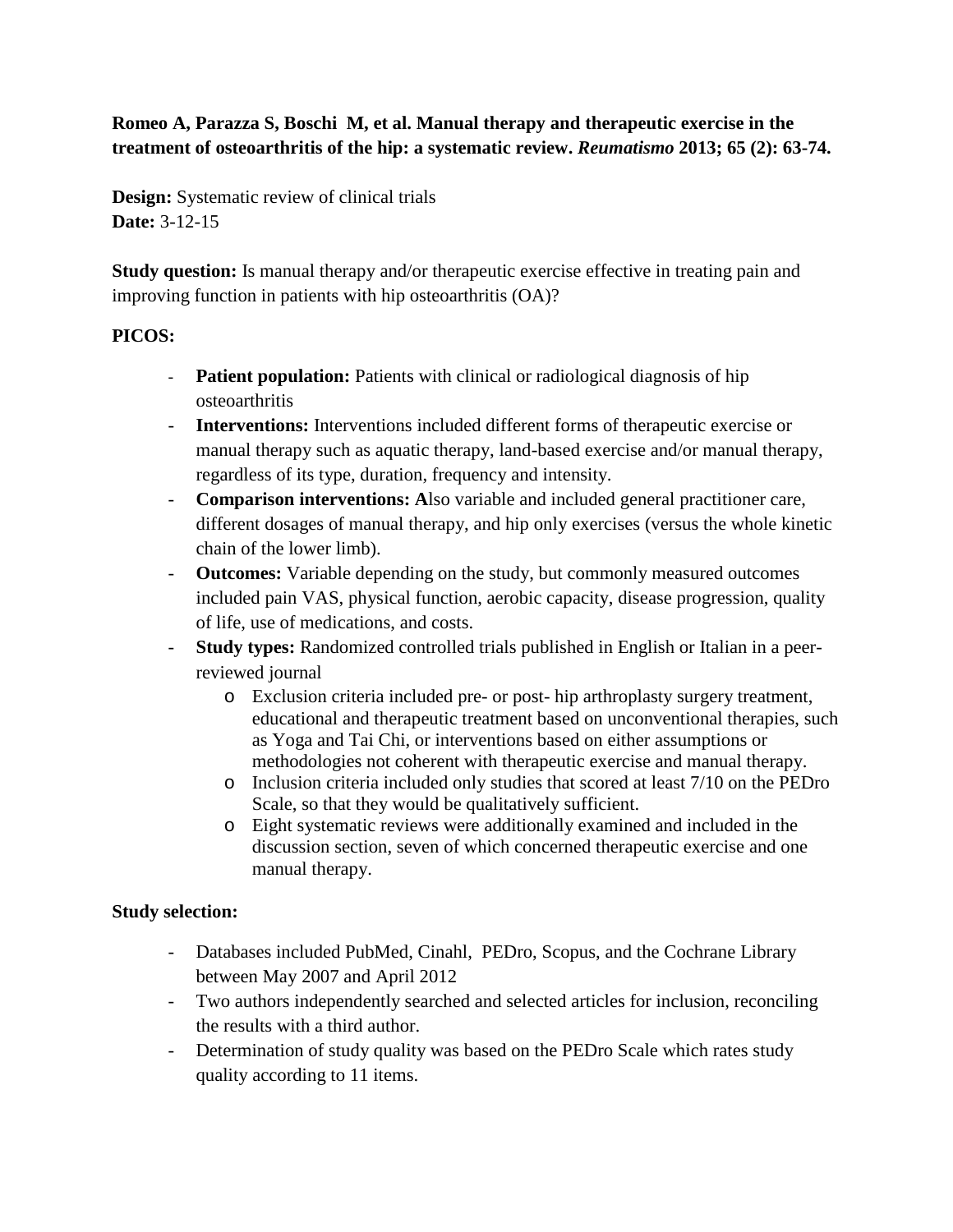### **Results:**

- 1534 articles were screened following the database search, and 10 articles were selected for the systematic review. Eight focused on therapeutic exercise and 2 on manual therapies.
- Due to a small number of studies, heterogeneous treatments, and small sample sizes, it was not possible to conduct quantitative pooling with a meta-analysis in order to statistically evaluate results.
- For many of the planned comparisons, the available study data were not sufficient to support clear conclusions, but the authors did find some consistencies in the included studies.
	- o Therapeutic Exercise
		- Evidence of efficacy in reducing pain was insufficient or limited.
		- Three studies investigated the effectiveness of land-based exercises. These RCTs demonstrated no evidence of effectiveness for pain at mid- and long-term follow-up, but showed positive results (moderate evidence) for improving physical function.
			- One study observed a progressive improvement of physical function within the intervention group at 3, 6 and 18 months follow-up.
		- Booster sessions of exercise had a positive role on increasing patient's adherence to treatment.
		- There is no reduction of costs in comparison with the control group.
		- A home strengthening program and activity pacing provided no significant improvements.
		- Behavioral grade activity (BGA), which includes the progressive and gradual exposure of difficult activities and exercise, seemed to enhance short and midterm outcomes of pain and function, and also improved adherence to a home program and increased physical activity, but no difference was observed at long term follow-up (5 years), except for less hip replacement surgery in the BGA group.
		- Two studies investigated the effectiveness of aquatic exercises. One study failed to show functional improvements or a decreased fall risk, but the second study showed that a combination of both land and water exercises significantly reduced fall risk compared to those who did only water exercises and to no-exercise controls.
	- o Manual Therapy
		- One study compared different dosages of manual therapy, specifically traction, and found that forceful traction was superior to standard traction mobilization showing short-term reduction of pain and decreased disability.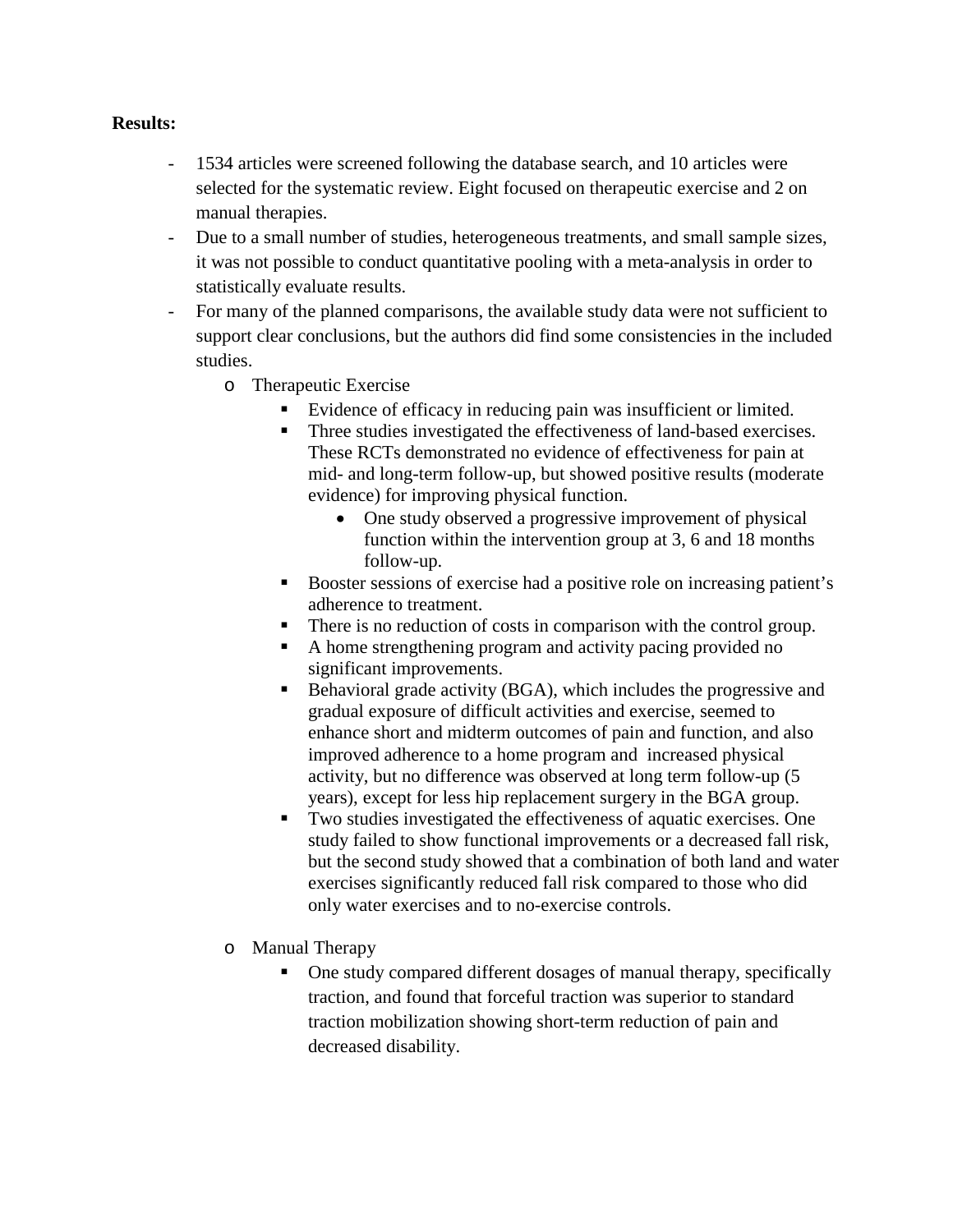- One study showed no significant difference between manual therapy addressing the whole kinetic chain of the lower limb and manual therapy focusing on the hip only.
- o Adherence to Treatment
	- One study showed that compliance decreased with fewer sessions and over time.
	- One study demonstrated that the educational component and the functional training increased treatment adherence.
- No significant results from 3 studies were obtained between intervention and control groups on the quality of life outcome measure.

## **Authors' conclusions:**

- The evidence of effectiveness of therapeutic exercise for pain and quality of life was insufficient or limited, whereas moderate evidence was found with respect to improvement of function.
- Manual therapy could decrease pain, whereas exercise does not cause the same effect.
- Booster exercise sessions had a positive role on increasing patient's adherence to treatment.
- With regard to manual therapy, results of this review reported that joint mobilization using forceful traction showed short-term reduction of pain and decreased disability compared to standard traction mobilization.
- Manual approaches combined with exercise addressing the whole kinetic chain of lower limb do not lead to better outcomes than the same approach only focused on the hip.
- It was not possible to identify the most effective type, intensity, duration and frequency of treatment. Exercise intensity, quantity, and progression of treatment did not often follow recommendations of current literature.
- Further studies should be of good quality with an adequate sample size, to investigate yet unexplored issues, such as type and amount of conservative treatment.

# **Comments:**

- The research on the treatment of hip OA with exercise and manual therapy is qualitatively and quantitatively inferior if compared with other joints. Few clinical trials were found.
	- o Only 6 RCTs had a sample size with greater than 50 subjects per group, which is the minimum amount of patients needed to consider statistically significant differences between experimental and control groups, and to guarantee homogeneity between groups, and therefore to achieve *golden* and *platinum*  level evidence.
	- o Different exercises in the same session, each characterized by a short duration, are not intense enough to lead to significant changes.